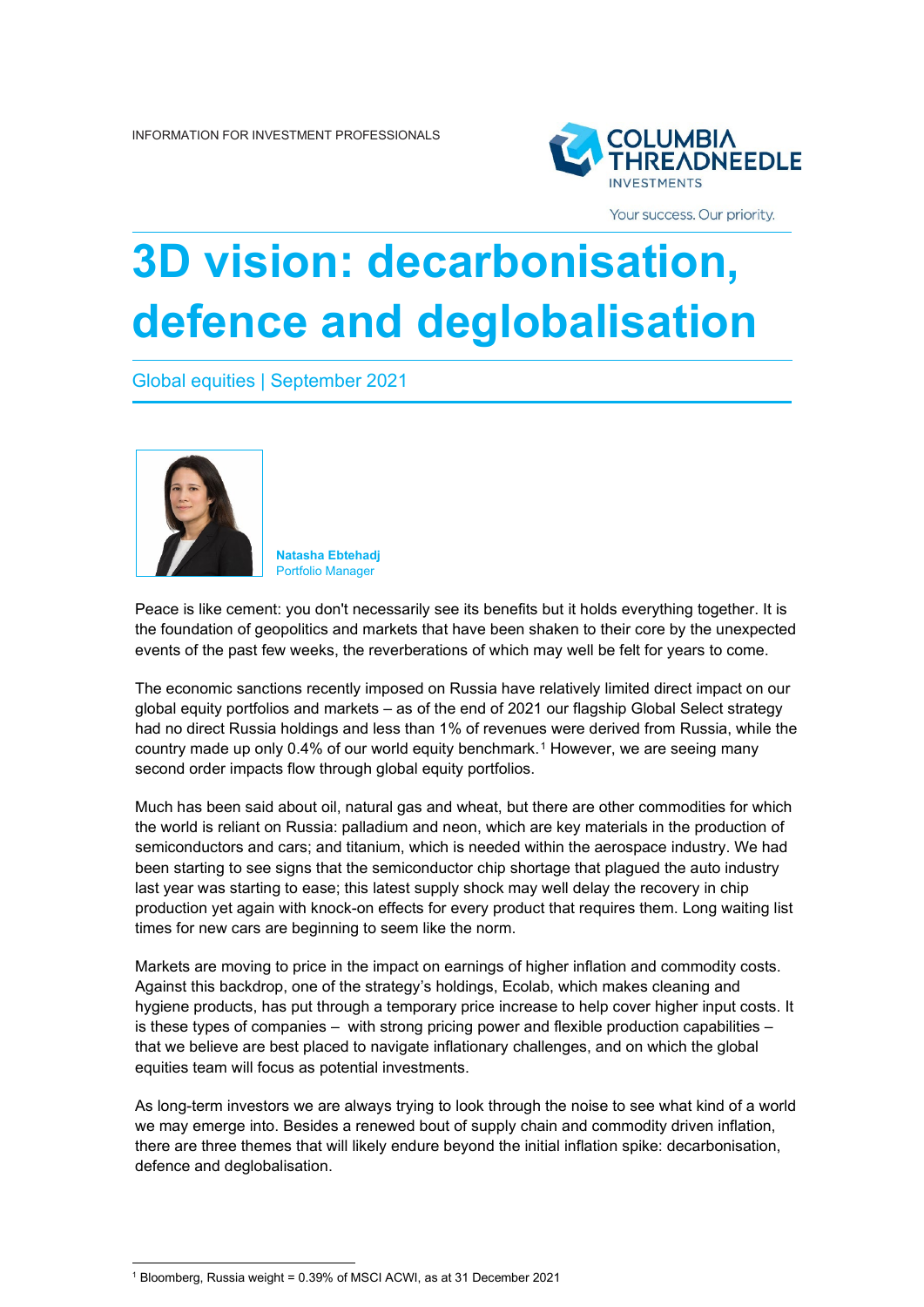The war in Ukraine may well do for energy transition what Covid did for cloud computing. Necessity is the mother of invention and we would expect to see the pace of decarbonisation become supercharged, especially in Europe which relies heavily on Russian energy imports. The European Commission recently released the REPowerEU<sup>[2](#page-1-0)</sup> plan in response to the energy security problem, which shows the scale of the EU's ambitions as it looks to reduce its dependency on Russian gas by two-thirds before the end of the year. Accelerating the buildout of renewables such as wind, solar and green hydrogen will do a lot of the heavy lifting in achieving these targets. Orsted, a leading offshore wind developer, is one of the strategy's holdings that gives us exposure to this theme.

Defence spending is another area we believe will see an uptick for years to come. Not only will we see this on a governmental level, but private companies will also likely spend more on cybersecurity. Cyberwarfare is a relatively new facet of broader physical conflict, but it is not inconceivable that it may increasingly be unleashed on private companies given how they have been brought into the conflict via boycotts of Russia. Shoring up the protection of firms' digital assets is likely to be another trend accelerated by the war and cybersecurity service providers will play a key role.

The final theme is deglobalisation, a trend that started with former US president Donald Trump's trade war with China in 2018. This was exacerbated by the pandemic and likely cemented by the war in Ukraine. In the near term, continuing supply chain difficulties will likely mean further diversification of suppliers and production facilities and better matching production and demand locations. Over a much longer timescale, the use of economic sanctions against Russia, and notably weaponising the dollar against a G20 member state for the first time by freezing Russia's access to \$630 billion of foreign currency reserves, will likely have ramifications for the global economy. It is difficult to imagine China, which currently has \$[3](#page-1-1).2 trillion of forex reserves<sup>3</sup>, a large percentage of which is likely to be dollar denominated<sup>4</sup>, not wanting to extract itself from this dollar exposure given its own geopolitical tensions with the US. Along with inflation, this has the potential to create a scenario where the nominal cost of capital continues to edge higher.

As markets look to price in change, there will always be opportunities. The benefits of active management allow us to pivot towards stocks where we believe too much risk has been discounted, and we remain focused on these opportunities, finding companies that are best suited to adapt to the new landscape.

<span id="page-1-0"></span><sup>&</sup>lt;sup>2</sup> European Commission, REPowerEU: Joint European action for more affordable, secure and sustainable energy, 8 March 2022

<span id="page-1-1"></span><sup>3</sup> State Administration of Foreign Exchange (SAFE), https://www.safe.gov.cn/en/ForexReserves/index.html

<span id="page-1-2"></span><sup>4</sup> The last published statement by SAFE indicated USD composition was 58% of China's FX reserves as of 2014. State Administration of Foreign Exchange (2019): Annual Report of the State Administration of Foreign Exchange 2018. https://www.safe.gov.cn/en/file/file/20190905/8bed0ab4a8f74ef08b0b3553c5d66ac3.pdf?n=Annual%20Report%20of%20 the%20State%20Administration%20of%20Foreign%20Exchange%20(2018)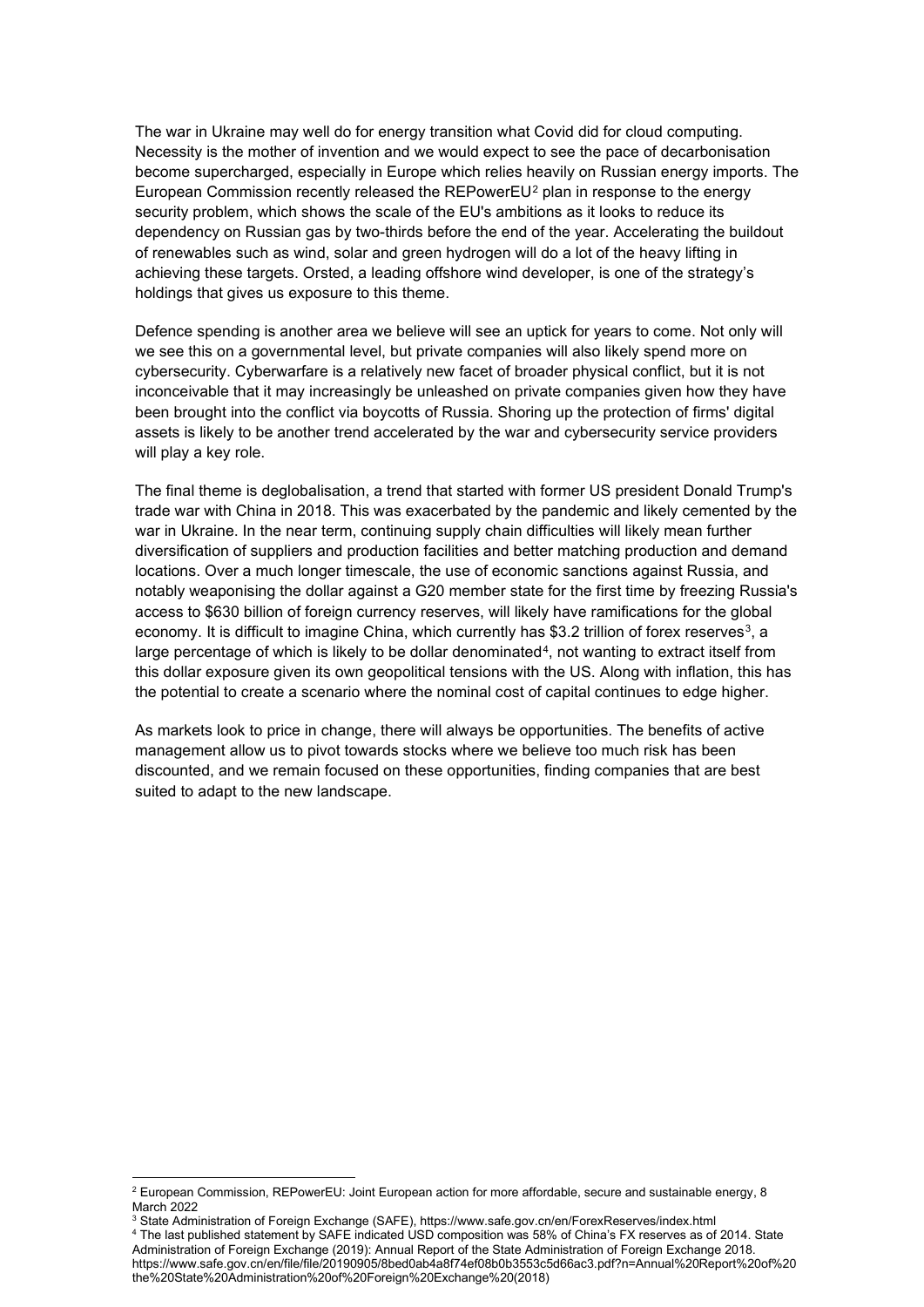

## **Important Information: For use by professional clients and/or equivalent investor types in your jurisdiction (not to be used with or passed on to retail clients). This is a marketing communication.**

This document is intended for informational purposes only and should not be considered representative of any particular investment. This should not be considered an offer or solicitation to buy or sell any securities or other financial instruments, or to provide investment advice or services. **Investing involves risk including the risk of loss of principal. Your capital is at risk.** Market risk may affect a single issuer, sector of the economy, industry or the market as a whole. The value of investments is not guaranteed, and therefore an investor may not get back the amount invested. **International investing** involves certain risks and volatility due to potential political, economic or currency fluctuations and different financial and accounting standards. **The securities included herein are for illustrative purposes only, subject to change and should not be construed as a recommendation to buy or sell. Securities discussed may or may not prove profitable.** The views expressed are as of the date given, may change as market or other conditions change and may differ from views expressed by other Columbia Threadneedle Investments (Columbia Threadneedle) associates or affiliates. Actual investments or investment decisions made by Columbia Threadneedle and its affiliates, whether for its own account or on behalf of clients, may not necessarily reflect the views expressed. This information is not intended to provide investment advice and does not take into consideration individual investor circumstances. Investment decisions should always be made based on an investor's specific financial needs, objectives, goals, time horizon and risk tolerance. Asset classes described may not be suitable for all investors. **Past performance does not guarantee future results, and no forecast should be considered a guarantee either.** Information and opinions provided by third parties have been obtained from sources believed to be reliable, but accuracy and completeness cannot be guaranteed. This document and its contents have not been reviewed by any regulatory authority.

**In Australia:** Issued by Threadneedle Investments Singapore (Pte.) Limited ["TIS"], ARBN 600 027 414. TIS is exempt from the requirement to hold an Australian financial services licence under the Corporations Act and relies on Class Order 03/1102 in marketing and providing financial services to Australian wholesale clients as defined in Section 761G of the Corporations Act 2001. TIS is regulated in Singapore (Registration number: 201101559W) by the Monetary Authority of Singapore under the Securities and Futures Act (Chapter 289), which differ from Australian laws.

**In Singapore:** Issued by Threadneedle Investments Singapore (Pte.) Limited, 3 Killiney Road, #07-07, Winsland House 1, Singapore 239519, which is regulated in Singapore by the Monetary Authority of Singapore under the Securities and Futures Act (Chapter 289). Registration number: 201101559W. This advertisement has not been reviewed by the Monetary Authority of Singapore.

**In Japan:** Issued by Columbia Threadneedle Investments Japan Co, Ltd. Financial Instruments Business Operator, The Director-General of Kanto Local Finance Bureau (FIBO) No.3281, and a member of Japan Investment Advisers Association.

**In Hong Kong:** Issued by Threadneedle Portfolio Services Hong Kong Limited 天利投資管理香 港有限公司. Unit 3004, Two Exchange Square, 8 Connaught Place, Hong Kong, which is licensed by the Securities and Futures Commission ("SFC") to conduct Type 1 regulated activities (CE:AQA779). Registered in Hong Kong under the Companies Ordinance (Chapter 622), No. 1173058.

**In the UK:** Issued by Threadneedle Asset Management Limited, registered in England and Wales, No. 573204. Registered Office: Cannon Place, 78 Cannon Street, London EC4N 6AG. Authorised and regulated in the UK by the Financial Conduct Authority.